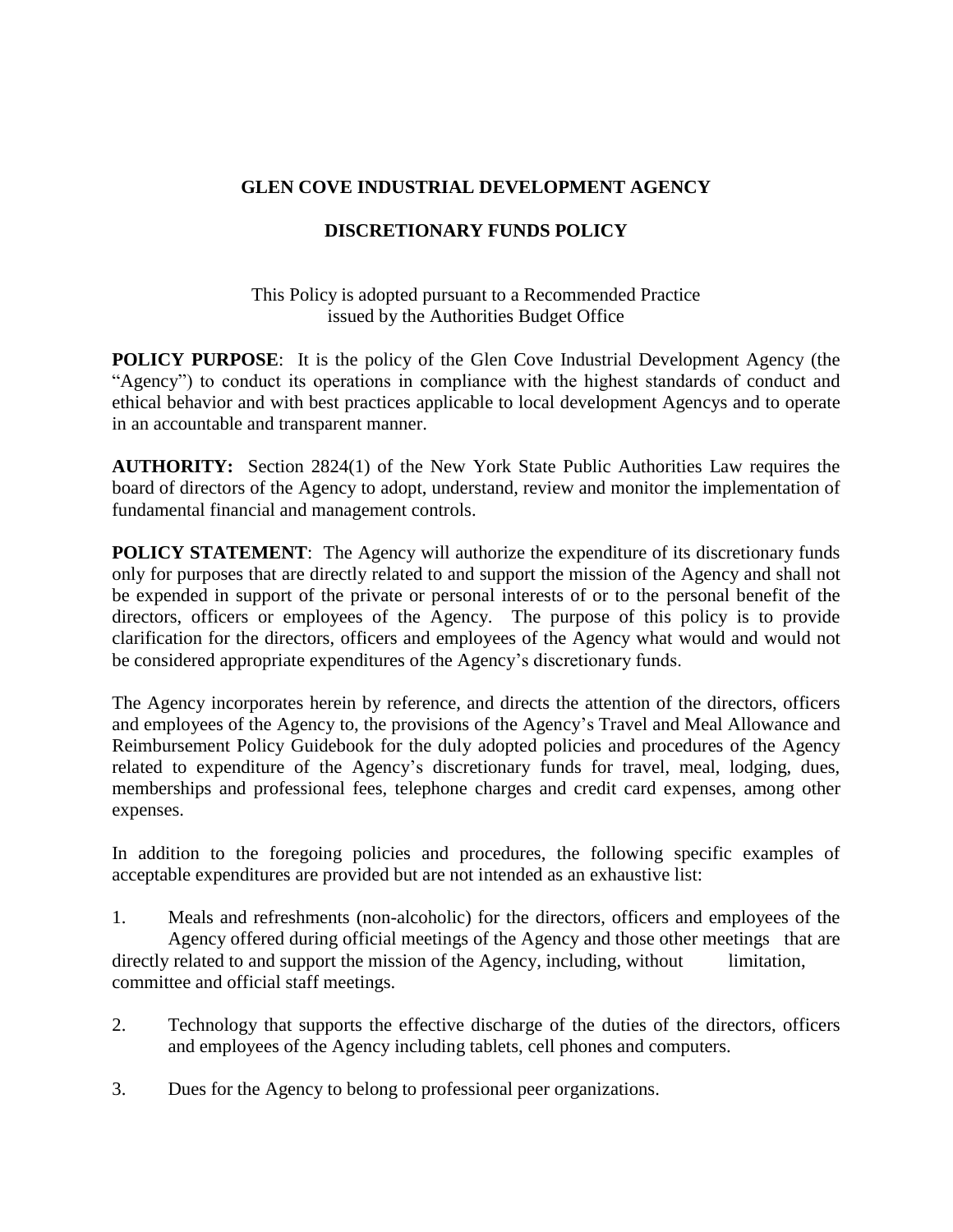4. Costs of maintaining professional and other licenses of the Agency's directors, officers and employees that are a fundamental part of their responsibilities for the Agency.

In addition to the foregoing policies and procedures, the following specific examples of unacceptable expenditures are provided but are not intended as an exhaustive list:

1. Flowers and other gifts for directors, officers, employees and/or their respective family members.

2. Celebrations for special occasions that do not relate to the mission of the Agency, such as catering, decorating and related expenditures for summer picnics, office parties, employee recognition events and holiday or retirement parties.

- 3. Charitable contributions or sponsorship of events that do not relate to the mission of the Agency.
- 4. Purchases of alcohol or tobacco products, or expenses on behalf of a spouse, friend or guest of a director, officer or employee of the Agency.
- 5. Subsidized or free use of Agency services for the personal use of current or former directors, officers, employees of the Agency and/or their respective family members.
- 6. Personal use of vehicles or equipment of the Agency, unless properly documented for tax purposes.
- 7. Costs of purchasing or mailing holiday cards, invitations or expressions of sympathy to directors, officers or employees of the Agency and/or their respective family members.
- 8. Assignment of vehicles or equipment (including, without limitation, cellphones, tablets, or computers) of the Agency to non-Agency staff.
- 9. Personal use of Agency resources, including, but not limited to, office supplies.
- 10. Any other expenditure of funds to purchase, acquire or use items that would be considered personal expenses or that are intended to personally benefit a director, officer or employee of the Agency.

The directors, officers and employees of the Agency are hereby notified that failure to comply with the provisions of this Policy in connection with the expenditure of the Agency's discretionary funds may result in disciplinary action, including, without limitation, possible termination of employment, dismissal from the board and/or referral for civil or criminal prosecution if warranted.